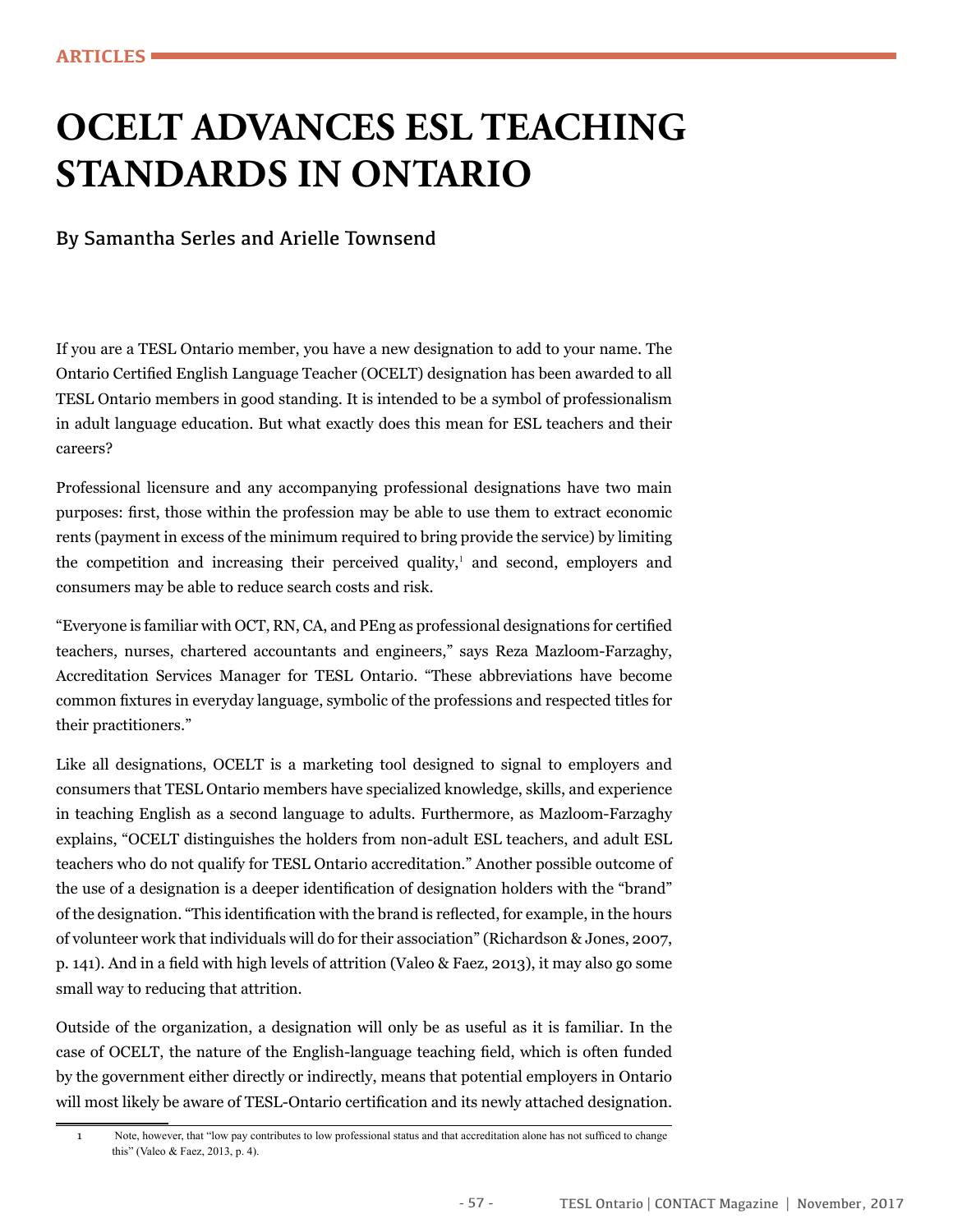Language learners attending schools or hiring teachers privately, however, are far less likely to be familiar with it and therefore far less likely to seek out teachers holding the designation.

For these reasons, it is useful for the organization to promote it, and consequently, TESL Ontario's *Guide to OCELT: The Professional Designation of TESL Ontario Accredited Members*, encourages members to use the OCELT designation on their business cards, email signature, writing bylines, and whenever they are introduced professionally. As more members adopt this professional title and use it regularly, the guide explains, it will become a common term in the TESL industry, both in Canada and around the world. "When employers see OCELT on a job seeker's application, they immediately know that the applicant has met rigorous standards and is ready to do the job," says Mazloom-Farzaghy.

Beth-Anne Chansavang, a TESL Ontario member since 2010, sees how the designation will have a positive for both ESL teachers and students. "Having the OCELT designation informs the greater public that a member in good standing is accountable, not only to the professional body itself, but also to English language learners," says Chansavang. "I believe that the designation will also promote and ensure consistency in terms of professionalism and competence across the entire OCELT community."

Today, TESL Ontario's Certifcate of Accreditation is highly regarded by teachers and learners alike, but the standards of ESL teaching in Ontario have not always been so clear. Some TESL members may not be aware that OCELT is the result over two decades of advocacy for excellence in ESL teaching.

In *A Short History About TESL Ontario Certifcation*, Executive Director Renate Tilson describes of the process of establishing a certifcation process. The topic was raised in September 1994, at meeting between TESL Ontario and representatives from the Ministry of Education and Training, Citizenship and Immigration of Canada. At the time, there was a wide variety of ESL training courses in the province but no standardization. "The question of 'What Is a Qualifed ESL Instructor' could not be readily answered, and teacher training courses within Ontario at that time ranged from 5 weeks to 2–3 year credit courses, some included a practicum, others did not" (Tilson, 2005).

The Standards and Certifcation Project was established and an initial survey was conducted to gather data about "the qualifcations of instructors teaching non-credit adult ESL courses in Ontario as well as…survey data on teacher training programs issuing ESL teaching certifcates throughout the Province" (Tilson, 2005). A second survey looked at "admission requirements, number of hours of instruction, course content, length and nature of teaching practica, and types of certifcates issued upon completion of programs including admission requirements, course content, hours of instruction and teaching practicums, and types of certifcates issued upon completion of programs" (Tilson, 2005).

This comprehensive survey data was used to inform focus groups that further explored issues in standardization. ESL training programs outside of Ontario and models of